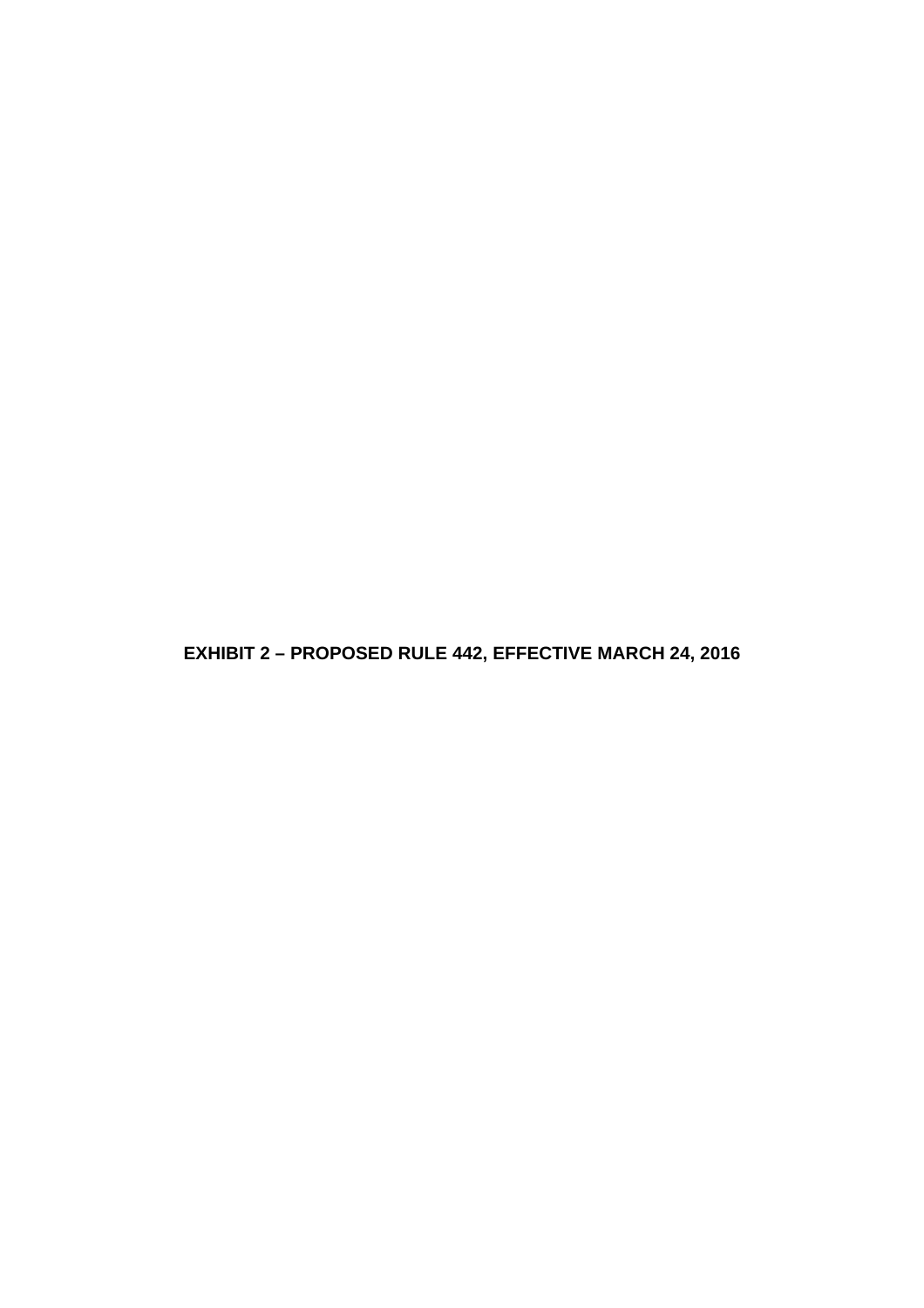### **RULE 442 ARCHITECTURAL COATINGS Adopted 12-6-78**

**(Amended 8-31-82, 11-29-83, 4-28-87, 10-2-90, 11-16-93, 9-5-96, 5-24-01, 9-24-15)**

Republished 3-24-16

## **INDEX**

### **100 GENERAL**

- 101 PURPOSE
- 102 APPLICABILITY
- 103 SEVERABILITY
- 110 EXEMPTIONS

### **200 DEFINITIONS**

- 
- 201 ADHESIVE<br>202 AEROSOL AEROSOL COATING PRODUCT
- 203 ALUMINUM ROOF COATING
- 204 APPURTENANCES
- 205 ARCHITECTURAL COATING
- 206 BASEMENT SPECIALTY COATING
- 207 BITUMENS
- 208 BITUMINOUS ROOF COATING
- 209 BITUMINOUS ROOF PRIMER
- 210 BOND BREAKERS
- 211 COATING
- 212 COLORANT
- 213 CONCRETE CURING COMPOUND
- 214 CONCRETE/MASONRY SEALER
- 215 DRIVEWAY SEALER
- 216 DRY FOG COATING
- 217 EXEMPT COMPOUND
- 218 FAUX FINISHING COATING
- 219 FIRE-RESISTIVE COATING
- 220 FLAT COATING
- 221 FLOOR COATING
- 222 FORM-RELEASE COMPOUND
- 223 GRAPHIC ARTS COATING OR SIGN PAINT
- 224 HIGH-TEMPERATURE COATING
- 225 INDUSTRIAL MAINTENANCE COATING
- 226 LOW-SOLIDS COATING
- 227 MAGNESITE CEMENT COATING
- 228 MANUFACTURER'S MAXIMUM THINNING RECOMMENDATION
- 229 MASTIC TEXTURE COATING
- 230 MEDIUM DENSITY FIBERBOARD (MDF)
- 231 METALLIC PIGMENTED COATING
- 232 MULTI-COLORED COATING
- 233 NONFLAT COATING
- 234 NONFLAT HIGH GLOSS COATING
- 235 PARTICLEBOARD
- 236 PEARLESCENT
- 237 PLYWOOD
- 238 POST-CONSUMER COATING
- 239 PRE-TREATMENT WASH PRIMER
- 240 PRIMER, SEALER, AND UNDERCOATER
- 241 REACTIVE PENETRATING SEALER
- 242 RECYCLED COATING
- 243 RESIDENCE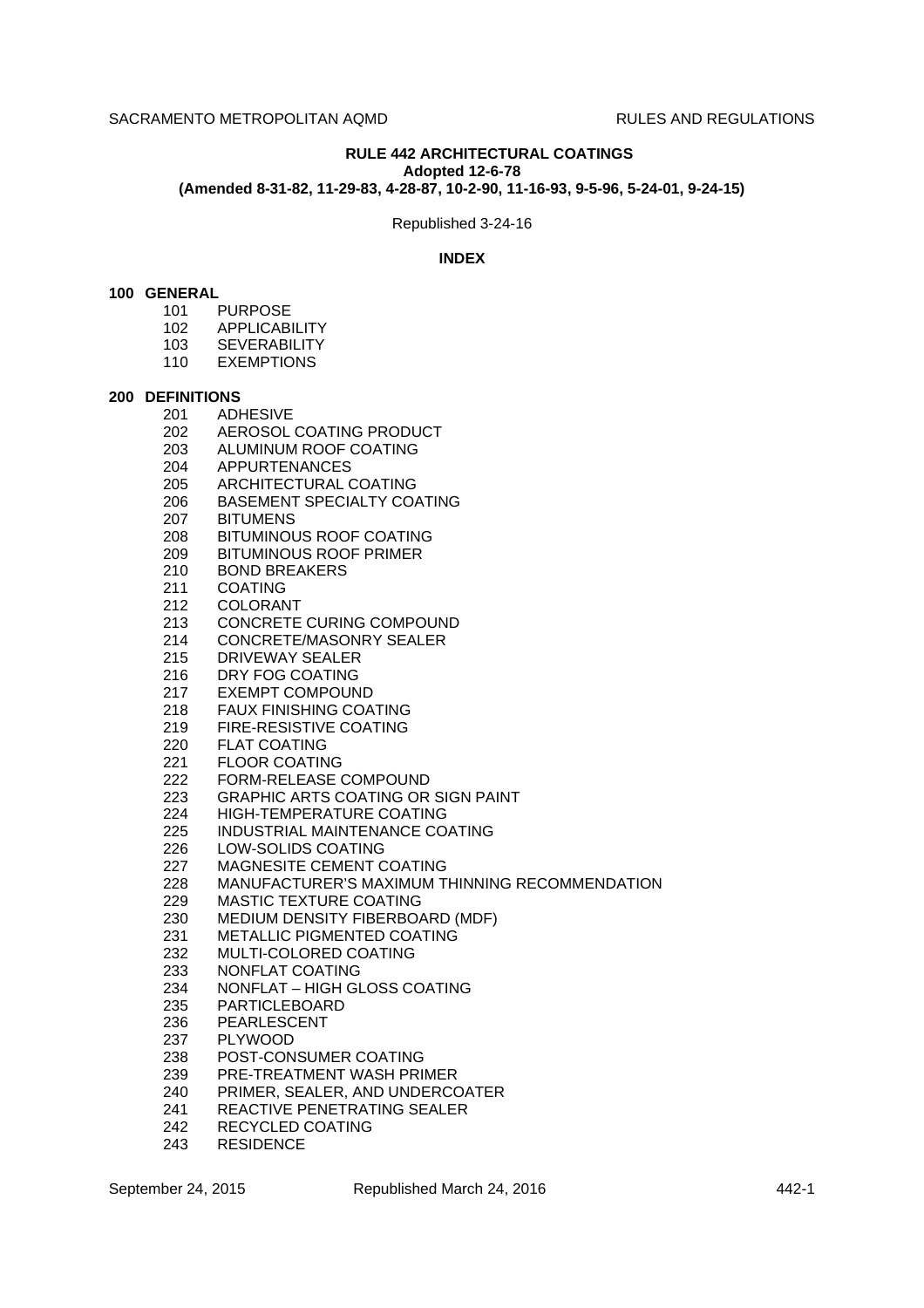- 244 ROOF COATING
- 245 RUST PREVENTATIVE COATING
- 246 SECONDARY INDUSTRIAL MATERIALS
- 247 SEMITRANSPARENT COATING
- 248 SHELLAC
- 249 SHOP APPLICATION
- 250 SOLICIT
- 251 SPECIALTY PRIMER, SEALER AND UNDERCOATER
- 252 STAIN
- 253 STONE CONSOLIDANT
- 254 SWIMMING POOL COATING
- 255 TINT BASE
- 256 TRAFFIC MARKING COATING
- 257 TUB AND TILE REFINISH COATING
- 258 VENEER
- 
- 259 VIRGIN MATERIALS<br>260 VOLATILE ORGANIC VOLATILE ORGANIC COMPOUND (VOC)
- 261 VOC ACTUAL
- 262 VOC CONTENT
- 263 VOC REGULATORY
- 264 WATERPROOFING MEMBRANE
- 265 WOOD COATINGS
- 266 WOOD PRESERVATIVE
- 267 WOOD SUBSTRATE
- 268 ZINC-RICH PRIMER

# **300 STANDARDS**

- 301 VOC CONTENT LIMITS
- 302 MOST RESTRICTIVE VOC LIMITS
- 303 SELL-THROUGH OF COATINGS
- 304 PAINTING PRACTICES
- 305 THINNING
- 306 COATINGS NOT LISTED IN SECTION 301

# **400 ADMINISTRATIVE REQUIREMENTS**

- 401 CONTAINER LABELING REQUIREMENTS
- 402 CALCULATION OF VOC CONTENT

# **500 MONITORING AND RECORDS**

- 501 REPORTING REQUIREMENTS<br>502 TESTING PROCEDURE
- **TESTING PROCEDURE**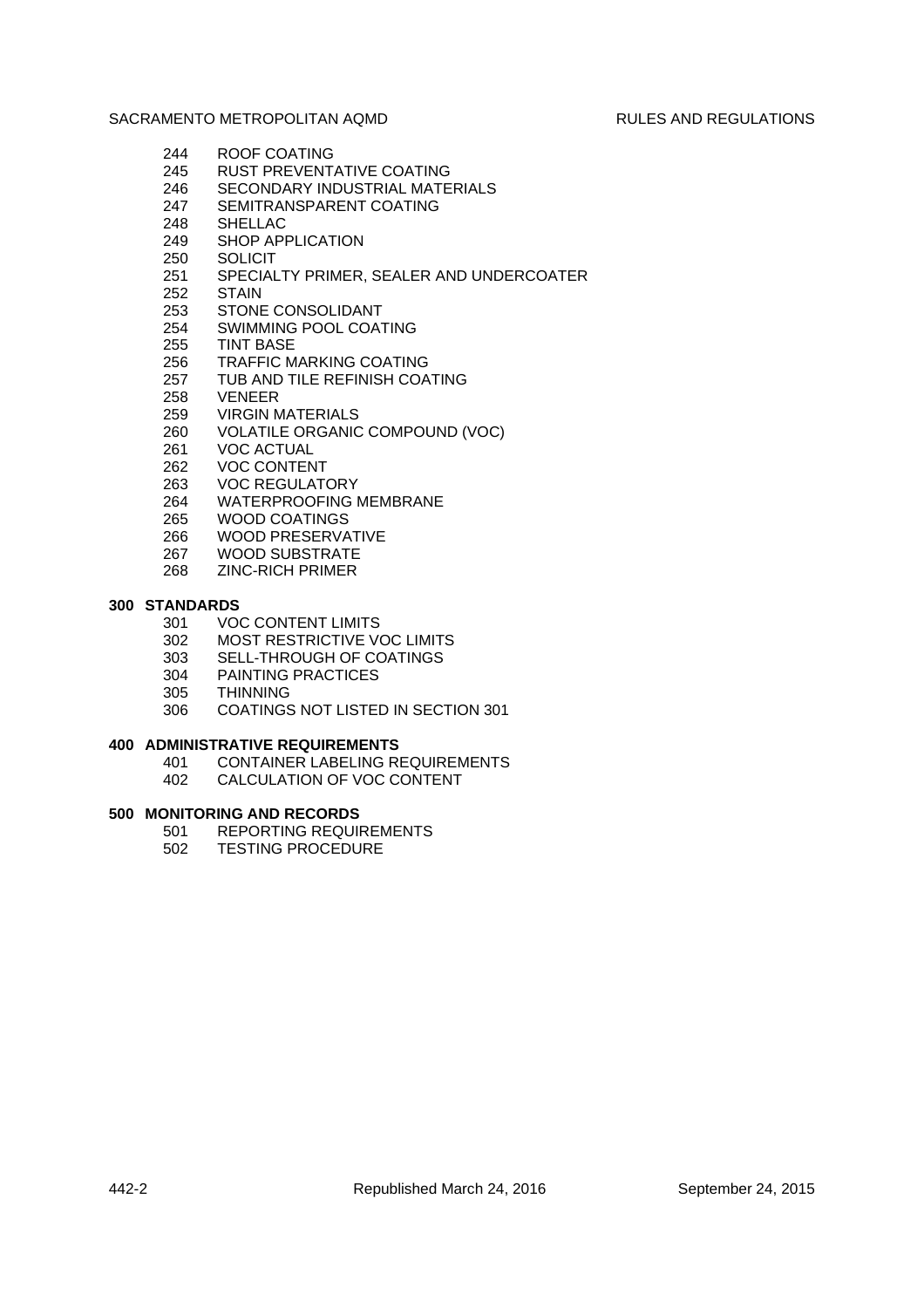### **100 GENERAL**

- 101 **PURPOSE:** To limit the emissions of volatile organic compounds from the use of architectural coatings supplied, sold, offered for sale, applied, solicited for application, or manufactured for use within the District.
- 102 **APPLICABILITY:** Except as provided in Section 110, this rule is applicable to any person who:
	- 102.1 Supplies, sells, or offers for sale, any architectural coating for use within the District; or
	- 102.2 Manufactures, blends, or repackages any architectural coating for use within the District; or
	- 102.3 Applies or solicits the application of any architectural coating within the District;
- 103 **SEVERABILITY:** If a court of competent jurisdiction issues an order that any provision of this rule is invalid, it is the intent of the Board of Directors of the District that other provisions of this rule remain in full force and affect, to the extent allowed by law.
- 110 **EXEMPTIONS:** This rule does not apply to:
	- 110.1 Any architectural coating that is supplied, sold, offered for sale, or manufactured for use outside of the District or for shipment to other manufacturers for reformulation or repackaging;
	- 110.2 Any aerosol coating product; or
	- 110.3 With the exception of Section 501, any architectural coating that is sold in a container with a volume of one liter (1.057 quart) or less provided the following requirements are met:
		- a. The container is not bundled together to be sold as a unit that exceeds one liter (1.057 quarts), excluding containers packed together for shipping to a retail outlet.
		- b. The label or any other product literature does not suggest combining multiple containers so that the combination exceeds one liter (1.057 quarts).

## **200 DEFINITIONS**

- 201 **ADHESIVE:** Any chemical substance that is applied for the purpose of bonding two surfaces together other than by mechanical means.
- 202 **AEROSOL COATING PRODUCT:** A pressurized coating product containing pigments or resins that dispense product ingredients by means of a propellant, and is packaged in a disposable can for hand-held application, or for use in specialized equipment for ground traffic/marking applications.
- 203 **ALUMINUM ROOF COATING:** A coating labeled and formulated exclusively for application to roofs and containing at least 84 grams of elemental aluminum pigment per liter of coating (at least 0.7 pounds per gallon). Pigment content shall be determined in accordance with SCAQMD Method 318-95, incorporated by reference in Section 502.4.c.
- 204 **APPURTENANCE:** Any accessory to a stationary structure coated at the site of installation, whether installed or detached, including, but not limited to: bathroom and kitchen fixtures; cabinets; concrete forms; doors; elevators; fences; hand railings; heating equipment, air conditioning equipment, and other fixed mechanical equipment or stationary tools; lampposts; partitions; pipes and piping systems; rain-gutters and downspouts; stairways, fixed ladders, catwalks, and fire escapes; and window screens.
- 205 **ARCHITECTURAL COATING:** A coating to be applied to stationary structures and their appurtenances at the site of installation, to portable buildings at the site of installation, to pavements, or to curbs. Coatings applied in shop applications or to non-stationary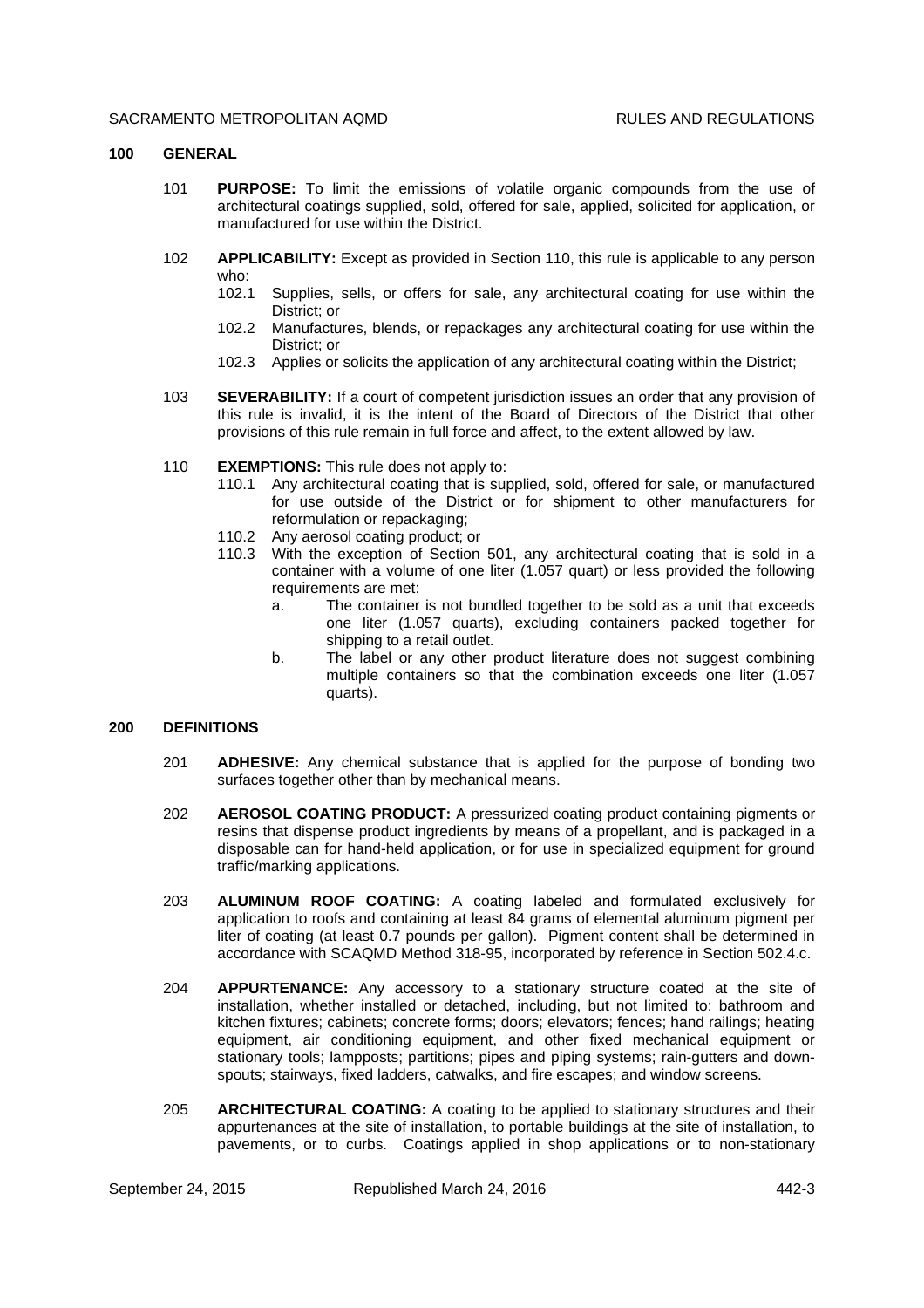structures such as airplanes, ships, boats, railcars, and automobiles, and adhesives are not considered architectural coatings for the purpose of this rule.

- 206 **BASEMENT SPECIALTY COATING:** A clear or opaque coating that is labeled and formulated for application to concrete and masonry surfaces to provide a hydrostatic seal for basements and other below-grade surfaces. Basement Specialty Coatings must meet the following criteria:
	- 206.1 The coating must be capable of withstanding at least 10 psi of hydrostatic pressure, as determined in accordance with ASTM Standard D7088-08, which is incorporated by reference in Section 502.4.k; and
	- 206.2 The coating must be resistant to mold and mildew growth and must achieve a microbial growth rating of 8 or more, as determined in accordance with ASTM D3273-12 and ASTM D3274-09e1, incorporated by reference in Section 502.4.q.
- 207 **BITUMENS:** Black or brown materials including, but not limited to, asphalt, tar, pitch, and asphaltite that are soluble in carbon disulfide, consist mainly of hydrocarbons, and are obtained from natural deposits or as residues from the distillation of crude petroleum or coal.
- 208 **BITUMINOUS ROOF COATING:** A coating which incorporates bitumens that is labeled and formulated exclusively for roofing.
- 209 **BITUMINOUS ROOF PRIMER:** A primer which incorporates bitumens that is labeled and formulated exclusively for roofing and intended for the purpose of preparing a weathered or aged surface or improving the adhesion of subsequent surfacing components.
- 210 **BOND BREAKER:** A coating labeled and formulated for application between layers of concrete to prevent a freshly poured top layer of concrete from bonding to the layer over which it is poured.
- 211 **COATING:** A material applied onto or impregnated into a substrate for protective, decorative, or functional purposes. Such materials include, but are not limited to, paints, varnishes, sealers, and stains.
- 212 **COLORANT:** A concentrated pigment dispersion in water, solvent, and/or binder that is added to an architectural coating after packaging in sale units to produce the desired color.
- 213 **CONCRETE CURING COMPOUND:** A coating labeled and formulated for application to freshly poured concrete to perform one of more of the following functions:
	- 213.1 Retard the evaporation of water; or
	- 213.2 Harden or dustproof the surface of freshly poured concrete.
- 214 **CONCRETE/MASONRY SEALER:** A clear or opaque coating that is labeled and formulated primarily for application to concrete and masonry surfaces to perform one or more of the following functions:
	- 214.1 Prevent penetration of water; or
	- 214.2 Provide resistance against abrasion, alkalis, acids, mildew, staining, or ultraviolet light; or
	- 214.3 Harden or dustproof the surface of aged or cured concrete.
- 215 **DRIVEWAY SEALER:** A coating labeled and formulated for application to worn asphalt driveway surfaces to perform one or more of the following functions:
	- 215.1 Fill cracks; or
	- 215.2 Seal the surface to provide protection; or
	- 215.3 Restore or preserve the appearance.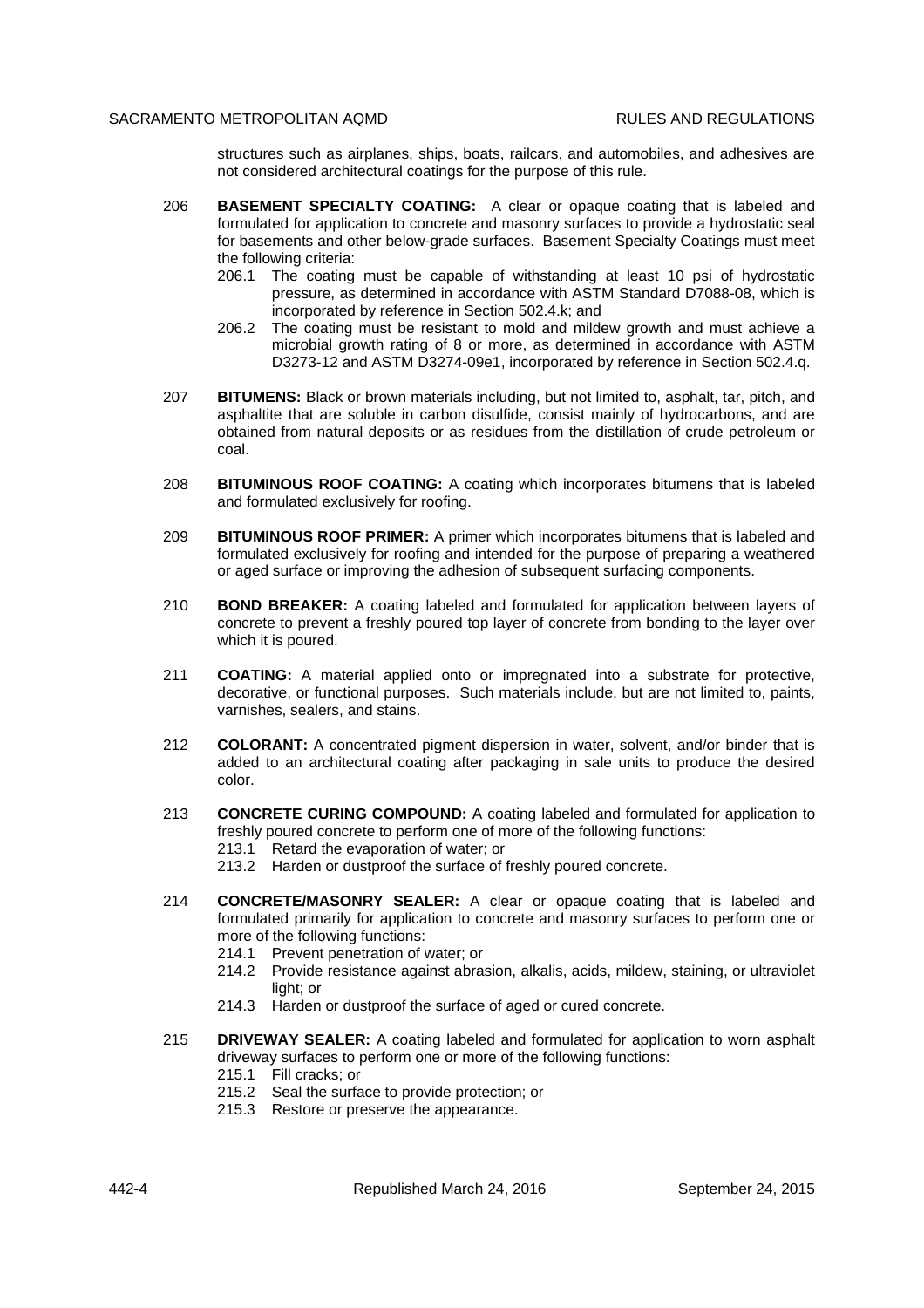- 216 **DRY FOG COATING:** A coating labeled and formulated only for spray application such that overspray droplets dry before subsequent contact with incidental surfaces in the vicinity of the surface coating activity.
- 217 **EXEMPT COMPOUND:** For the purposes of this rule, "exempt compound" has the same meaning as in Rule 101—GENERAL PROVISIONS AND DEFINITIONS. Exempt compounds content of a coating shall be determined by South Coast Air Quality Management District Method 303-91 (Revised 1993), incorporated by reference in Section 502.4.g.
- 218 **FAUX FINISHING COATING:** A coating labeled and formulated to meet one or more of the following criteria:
	- 218.1 A glaze or textured coating used to create artistic effects, including, but not limited to: dirt, suede, old age, smoke damage, and simulated marble and wood grain; or
	- 218.2 A decorative coating used to create a metallic, iridescent, or pearlescent appearance that contains at least 48 grams of pearlescent mica pigment or other iridescent pigment per liter of coating as applied (at least 0.4 pounds per gallon); or
	- 218.3 A decorative coating used to create a metallic appearance that contains less than 48 grams of elemental metallic pigment per liter of coating as applied (less than 0.4 pounds per gallon), when tested in accordance with SCAQMD Method 318- 95, incorporated by reference in Section 502.4.c; or
	- 218.4 A decorative coating used to create a metallic appearance that contains greater than 48 grams of elemental metallic pigment per liter of coating as applied (greater than 0.4 pounds per gallon) and which requires a clear topcoat to prevent the degradation of the finish under normal use conditions. The metallic pigment content shall be determined in accordance with SCAQMD Method 318- 95, incorporated by reference in Section 502.4.c; or
	- 218.5 A clear topcoat to seal and protect a Faux Finishing coating that meets the requirements of Section 218.1, 218.2, 218.3, or 218.4. These clear topcoats must be sold and used solely as part of a Faux Finish coating system, and must be labeled in accordance with Section 401.7.
- 219 **FIRE-RESISTIVE COATING:** A coating labeled and formulated to protect structural integrity by increasing the fire endurance of interior or exterior steel and other structural materials. The Fire Resistive category includes sprayed fire resistive materials and intumescent fire resistive coatings that are used to bring structural materials into compliance with federal, state, and local building code requirements. Fire Resistive coatings shall be tested in accordance with ASTM E119-12a, incorporated by reference in Section 502.4.a. Fire Resistive coatings and testing agencies must be approved by building code officials.
- 220 **FLAT COATING:** A coating that is not defined under any other definition in this rule and that registers gloss less than 15 on an 85-degree meter or less than 5 on a 60-degree meter according to ASTM D523-08, incorporated by reference in Section 502.4.b.
- 221 **FLOOR COATING:** An opaque coating that is labeled and formulated for application to flooring, including, but not limited to, decks, porches, steps, garage floors, and other horizontal surfaces which may be subject to foot traffic.
- 222 **FORM-RELEASE COMPOUND:** A coating labeled and formulated for application to a concrete form to prevent the freshly poured concrete from bonding to the form. The form may consist of wood, metal, or some material other than concrete.
- 223 **GRAPHIC ARTS COATING OR SIGN PAINT:** A coating labeled and formulated for hand-application by artists using brush, airbrush, or roller techniques to indoor and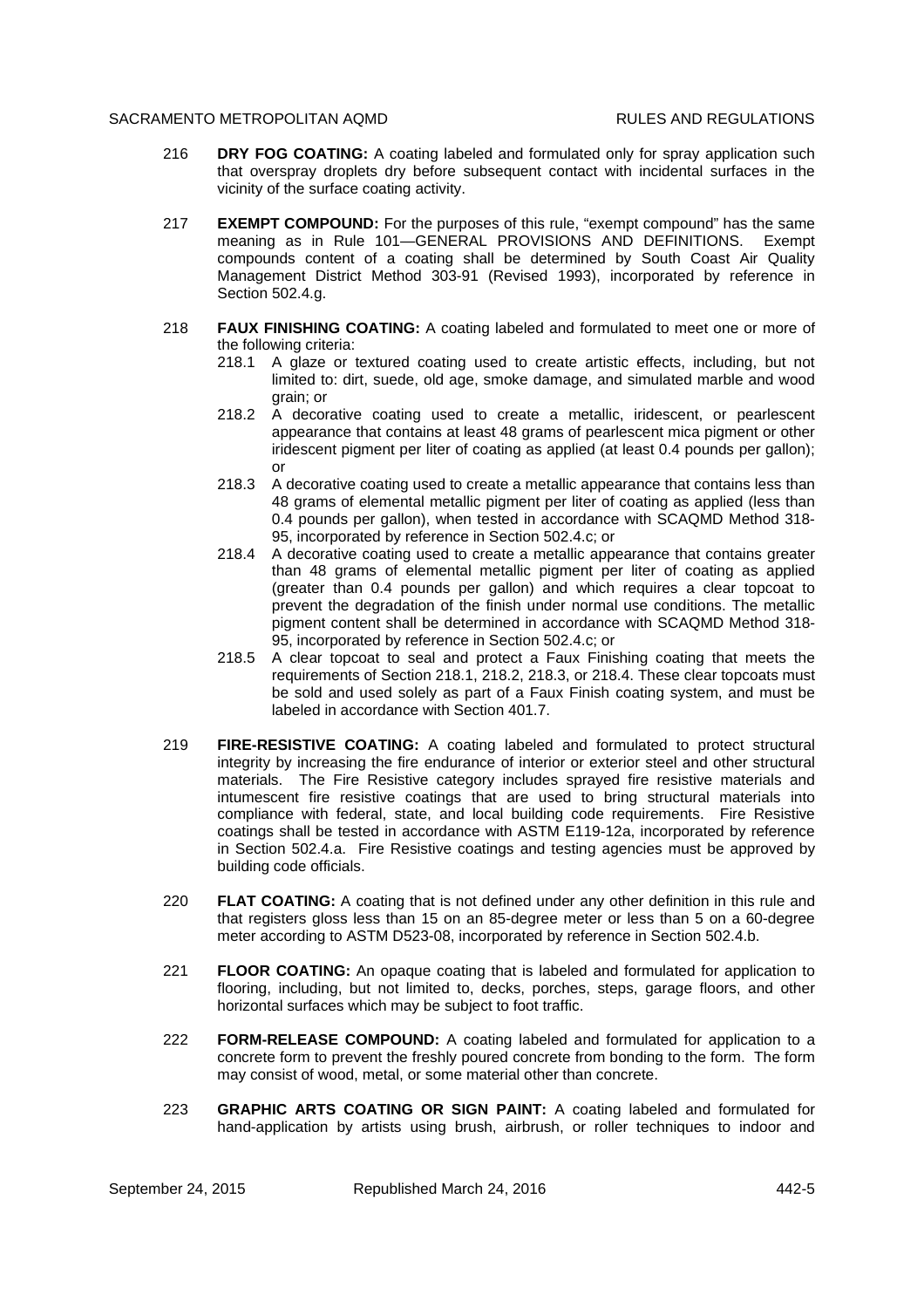outdoor signs (excluding structural components) and murals, including lettering enamels, poster colors, copy blockers, and bulletin enamels.

- 224 **HIGH-TEMPERATURE COATING:** A high performance coating labeled and formulated for application to substrates exposed continuously or intermittently to temperatures above 204°C (400°F).
- 225 **INDUSTRIAL MAINTENANCE COATING:** A high performance architectural coating, including primers, sealers, undercoaters, intermediate coats, and topcoats, formulated for application to substrates, including floors, exposed to one or more of the following extreme environmental conditions listed in Sections 225.1 through 225.5, and labeled as specified in Section 401.4:
	- 225.1 Immersion in water, wastewater, or chemical solutions (aqueous and nonaqueous solutions), or chronic exposure of interior surfaces to moisture condensation; or
	- 225.2 Acute or chronic exposure to corrosive, caustic, or acidic agents, or to chemicals, chemical fumes, or chemical mixtures or solutions; or
	- 225.3 Frequent exposure to temperatures above 121 $\rm{^oC}$  (250 $\rm{^oF}$ ); or
	- 225.4 Frequent heavy abrasion, including mechanical wear and frequent scrubbing with industrial solvents, cleansers, or scouring agents; or
	- 225.5 Exterior exposure of metal structures and structural components.
- 226 **LOW-SOLIDS COATING:** A coating containing 0.12 kilogram or less of solids per liter (1 pound or less of solids per gallon) of coating material as recommended for application by the manufacturer. The VOC content for Low Solids Coatings shall be calculated in accordance with Section 402.2.
- 227 **MAGNESITE CEMENT COATING:** A coating labeled and formulated for application to magnesite cement decking to protect the magnesite cement substrate from erosion by water.
- 228 **MANUFACTURER'S MAXIMUM THINNING RECOMMENDATION:** The maximum recommendation for thinning that is indicated on the label or lid of the coating container.
- 229 **MASTIC TEXTURE COATING:** A coating labeled and formulated to cover holes and minor cracks and to conceal surface irregularities, and is applied in a single coat of at least 10 mils (at least 0.010 inch) dry film thickness.
- 230 **MEDIUM DENSITY FIBERBOARD (MDF):** A composite wood product, panel, molding, or other building material composed of cellulosic fibers (usually wood) made by dry forming and pressing of a resinated fiber mat.
- 231 **METALLIC PIGMENTED COATING:** A coating that is labeled and formulated to provide a metallic appearance. Metallic Pigmented coatings must contain at least 48 grams of elemental metallic pigment (excluding zinc) per liter of coating as applied (at least 0.4 pounds per gallon), when tested in accordance with South Coast Air Quality Management District Method 318-95, incorporated by reference in Section 502.4.c. The Metallic Pigmented Coating category does not include coatings applied to roofs or Zinc-Rich Primers.
- 232 **MULTI-COLOR COATING:** A coating that is packaged in a single container and that is labeled and formulated to exhibit more than one color when applied in a single coat.
- 233 **NONFLAT COATING:** A coating that is not defined under any other definition in this rule and that registers a gloss of 15 or greater on an 85-degree meter and 5 or greater on a 60-degree meter according to ASTM D523-08 incorporated by reference in Section 502.4.b.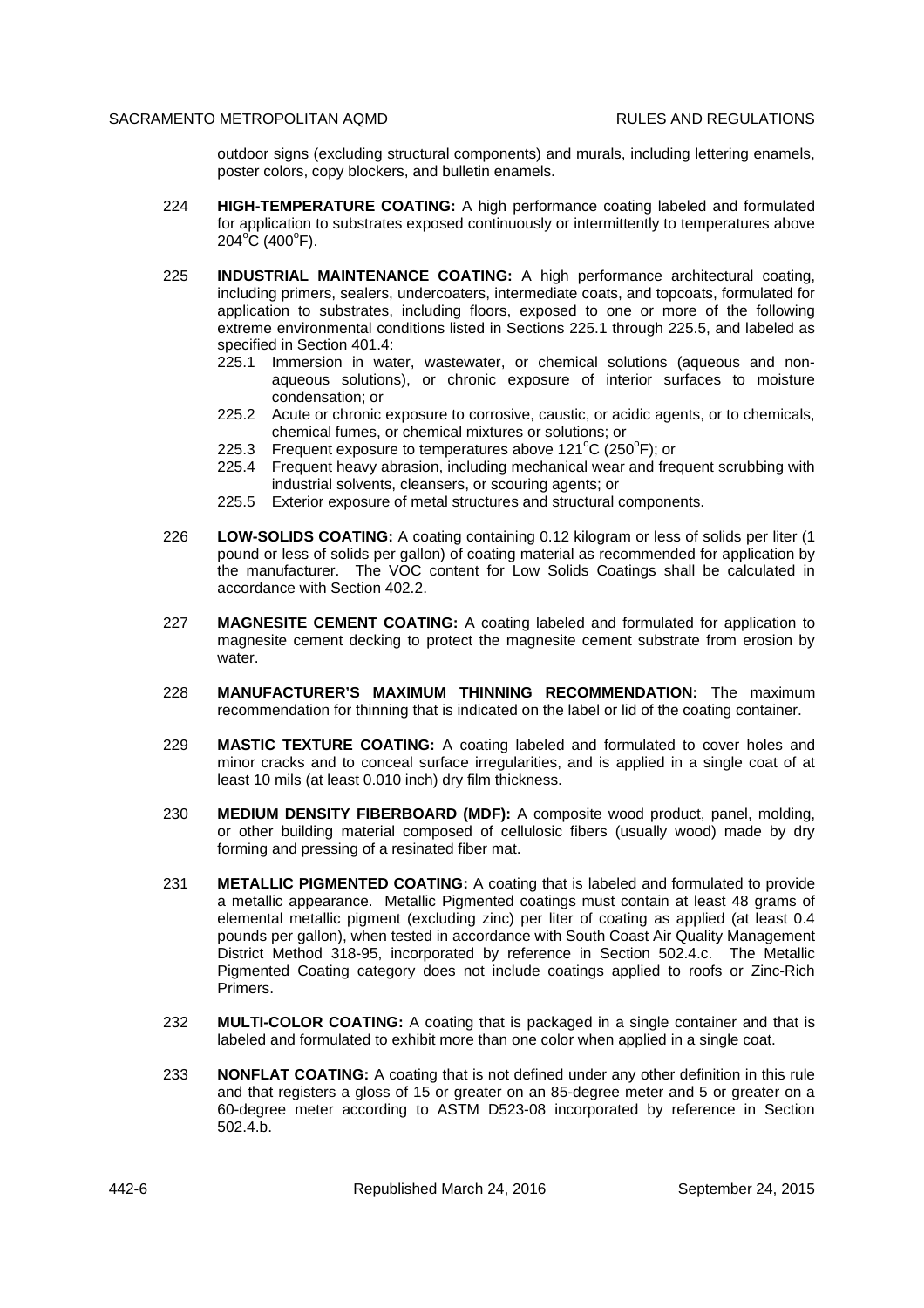- 234 **NONFLAT HIGH GLOSS COATING:** A nonflat coating that registers a gloss of 70 or greater on a 60 degree meter according to ASTM D523-08 incorporated by reference in Section 502.4.b. Nonflat – High Gloss coatings must be labeled in accordance with Section 401.6.
- 235 **PARTICLEBOARD:** A composite wood product panel, molding, or other building material composed of cellulosic material (usually wood) in the form of discrete particles, as distinguished from fibers, flakes, or strands, which are pressed together with resin.
- 236 **PEARLESCENT:** Exhibiting various colors depending on the angles of illumination and viewing, as observed in mother-of-pearl.
- 237 **PLYWOOD:** A panel product consisting of layers of wood veneers or composite core pressed together with resin. Plywood includes panel products made by either hot or cold pressing (with resin) veneers to a platform.
- 238 **POST-CONSUMER COATING:** Finished coatings generated by a business or consumer that have served their intended end uses, and are recovered from or otherwise diverted from the waste stream for the purpose of recycling.
- 239 **PRE-TREATMENT WASH PRIMER:** A primer that contains a minimum of 0.5 percent acid, by weight, when tested in accordance with ASTM D1613-06(2012), incorporated by reference in Section 502.4.d, that is labeled and formulated for application directly to bare metal surfaces to provide corrosion resistance and to promote adhesion of subsequent topcoats.
- 240 **PRIMER, SEALER, AND UNDERCOATER:** A coating labeled and formulated for one or more of the following purposes:
	- 240.1 To provide a firm bond between the substrate and the subsequent coatings; or
	- 240.2 To prevent subsequent coatings from being absorbed by the substrate; or
	- 240.3 To prevent harm to subsequent coatings by materials in the substrate; or
	- 240.4 To provide a smooth surface for the subsequent application of coatings; or
	- 240.5 To provide a clear finish coat to seal the substrate; or
	- 240.6 To block materials from penetrating into or leaching out of a substrate.
- 241 **REACTIVE PENETRATING SEALER:** A clear or pigmented coating that is labeled and formulated for application to above-grade concrete and masonry substrates to provide protection from water and waterborne contaminants, including but not limited to, alkalis, acids, and salts. Reactive Penetrating Sealers must penetrate into concrete and masonry substrates and chemically react to form covalent bonds with naturally occurring minerals in the substrate. Reactive Penetrating Sealers line the pores of concrete and masonry substrates with a hydrophobic coating, but do not form a surface film. Reactive Penetrating Sealers must meet all of the following criteria:
	- 241.1 The Reactive Penetrating Sealer must improve water repellency at least 80 percent after application on a concrete or masonry substrate. This performance must be verified on standardized test specimens, in accordance with one or more of the following standards, incorporated by reference in Section 502.4.r: ASTM C67-12, ASTM C97/C97M-09, or ASTM C140-13; and
	- 241.2 The Reactive Penetrating Sealer must not reduce the water vapor transmission rate by more than 2 percent after application on a concrete or masonry substrate. This performance must be verified on standardized test specimens, in accordance with ASTM E96/E96M-12, incorporated by reference in Section 502.4.s; and
	- 241.3 Products labeled and formulated for vehicular traffic surface chloride screening applications must meet the performance criteria listed in the National Cooperative Highway Research Report 244 (1981), incorporated by reference in Section 502.4.t; and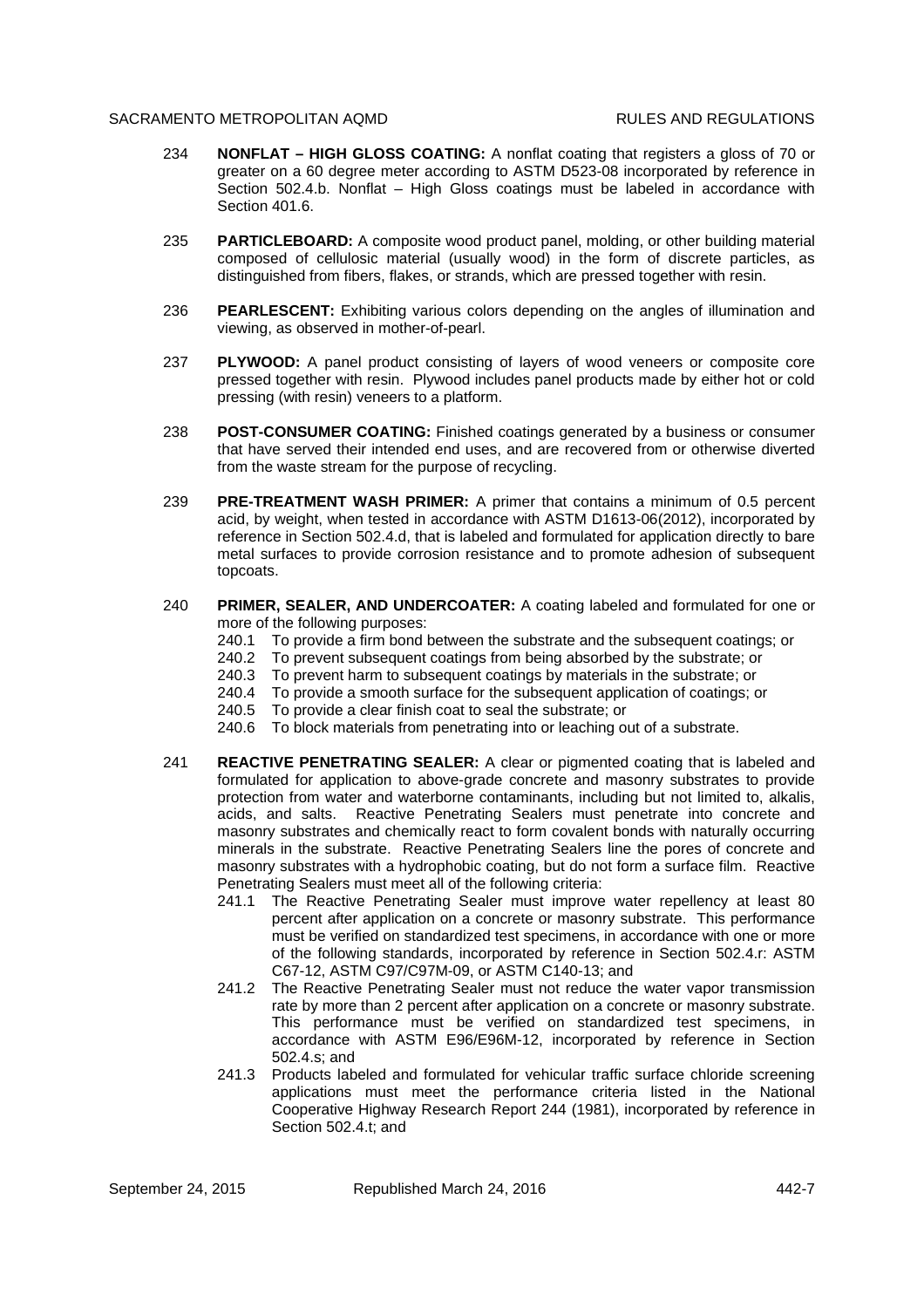Reactive Penetrating Sealers must be labeled in accordance with Section 401.8.

- 242 **RECYCLED COATING:** An architectural coating formulated such that it contains a minimum of 50% by volume post-consumer coating, with a maximum of 50% by volume secondary industrial materials or virgin materials.
- 243 **RESIDENTIAL:** Areas where people reside or lodge, including, but not limited to, single and multiple family dwellings, condominiums, mobile homes, apartment complexes, motels, and hotels.
- 244 **ROOF COATING:** A non-bituminous coating labeled and formulated for application to roofs for the primary purpose of preventing water penetration, reflecting ultraviolet light, or reflecting solar radiation.
- 245 **RUST PREVENTATIVE COATING:** A coating formulated to prevent the corrosion of metal surfaces for one or more of the following applications:
	- 245.1 Direct-to-metal coating; or
	- 245.2 Coating intended for application over rusty, previously coated surfaces.

The Rust Preventative category does not include the following:

- 245.3 Coatings that are required to be applied as a topcoat over a primer; or
- 245.4 Coatings that are intended for use on wood or any other non-metallic surface.

Rust Preventative coatings are for metal substrates only and must be labeled as such, in accordance with the labeling requirements in Section 401.5.

- 246 **SECONDARY INDUSTRIAL MATERIALS:** Products or by-products of the paint manufacturing process that are of known composition and have economic value but can no longer be used for their intended purpose.
- 247 **SEMITRANSPARENT COATING:** A coating that contains binders and colored pigments and is formulated to change the color of the surface, but not conceal the grain pattern or texture.
- 248 **SHELLAC:** A clear or opaque coating formulated solely with the resinous secretions of the lac beetle (Laciffer lacca), and formulated to dry by evaporation without a chemical reaction.
- 249 **SHOP APPLICATION:** Application of a coating to a product or a component of a product in or on the premises of a factory or a shop as part of a manufacturing, production, or repairing process (e.g., original equipment manufacturing coatings).
- 250 **SOLICIT:** To require for use or to specify, by written or oral contract.

## 251 **SPECIALTY PRIMER, SEALER AND UNDERCOATER:**

- 251.2 A coating that is formulated for application to a substrate to block water-soluble stains resulting from: fire damage; smoke damage; or water damage.
- 252 **STAIN:** A semitransparent or opaque coating labeled and formulated to change the color of a surface but not conceal the grain pattern or texture.
- 253 **STONE CONSOLIDANT:** A coating that is labeled and formulated for application to stone substrates to repair historical structures that have been damaged by weathering or other decay mechanisms. Stone Consolidants must penetrate into stone substrates to create bonds between particles and consolidate deteriorated material. Stone Consolidants must be specified and used in accordance with ASTM E2167-01(2008), incorporated by reference in Section 502.4.u.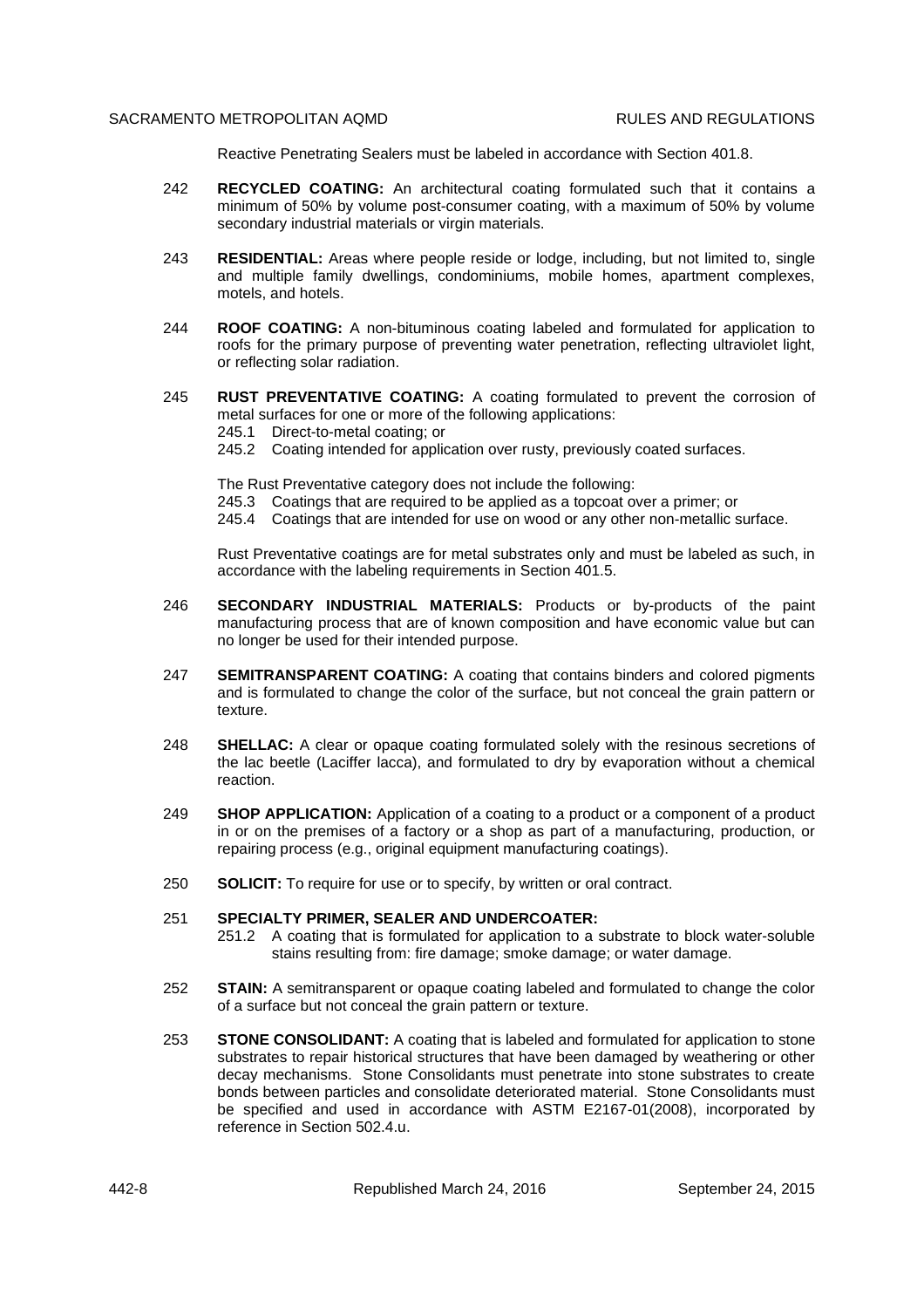Stone Consolidants are for professional use only and must be labeled as such, in accordance with the labeling requirements in Section 401.9.

- 254 **SWIMMING POOL COATING:** A coating labeled and formulated to coat the interior of swimming pools and to resist swimming pool chemicals. Swimming pool coatings include coatings used for swimming pool repair and maintenance.
- 255 **TINT BASE:** An architectural coating to which colorant is added after packaging in sale units to produce a desired color.
- 256 **TRAFFIC MARKING COATING:** A coating labeled and formulated for marking and striping streets, highways, or other traffic surfaces, including, but not limited to, curbs, berms, driveways, parking lots, sidewalks, and airport runways.
- 257 **TUB AND TILE REFINISH COATING:** A clear or opaque coating that is labeled and formulated exclusively for refinishing the surface of a bathtub, shower, sink, or countertop. Tub and Tile Refinish coatings must meet all of the following criteria:
	- 257.1 The coating must have a scratch hardness of 3H or harder and a gouge harness of 4H or harder. This must be determined on bonderite 1000, in accordance with ASTM D3363-05(2011)e2, incorporated by reference in Section 502.4.m; and
	- 257.2 The coating must have a weight loss of 20 milligrams or less after 1000 cycles. This must be determined with CS-17 wheels on bonderite 1000, in accordance with ASTM D4060-10, incorporated by reference in Section 502.4.n; and
	- 257.3 The coating must withstand 1000 hours or more of exposure with few or no #8 blisters. This must be determined on unscribed bonderite, in accordance with ASTM D4585-07, and ASTM D714-02(2009), incorporated by reference in Section 502.4.o; and
	- 257.4 The coating must have an adhesion rating of 4B or better after 24 hours of recovery. This must be determined on unscribed bonderite, in accordance with ASTM D4585-07 and ASTM D3359-09e2, incorporated by reference in Section 502.4.l.
- 258 **VENEER:** Thin sheets of wood peeled or sliced from logs for use in the manufacture of wood products such as plywood, laminated veneer lumber, or other products.
- 259 **VIRGIN MATERIALS:** Materials that contain no post-consumer coatings or secondary industrial materials.
- 260 **VOLATILE ORGANIC COMPOUND (VOC):** For the purposes of this rule, "volatile organic compound" has the same meaning as in Rule 101—GENERAL PROVISIONS AND DEFINITIONS.
- 261 **VOC ACTUAL:** The weight of VOC per volume of coating, as calculated by the procedure specified in Section 402.2.
- 262 **VOC CONTENT:** The weight of VOC per volume of coating. VOC Content is VOC Regulatory, as defined in Section 263, for all coatings except those in the Low Solids category. For coatings in the Low Solids category, the VOC Content is VOC Actual, as defined in Section 261. If the coating is a multi-component product, the VOC Content is VOC Regulatory as mixed or catalyzed. If the coating contains silanes, siloxanes, or other ingredients that generate ethanol or other VOCs during the curing process, the VOC content must include the VOCs emitted during curing.
- 263 **VOC REGULATORY:** VOC Regulatory is the weight of VOC per volume of coating, less the volume of water and exempt compounds, as calculated by the procedure specified in Section 402.1.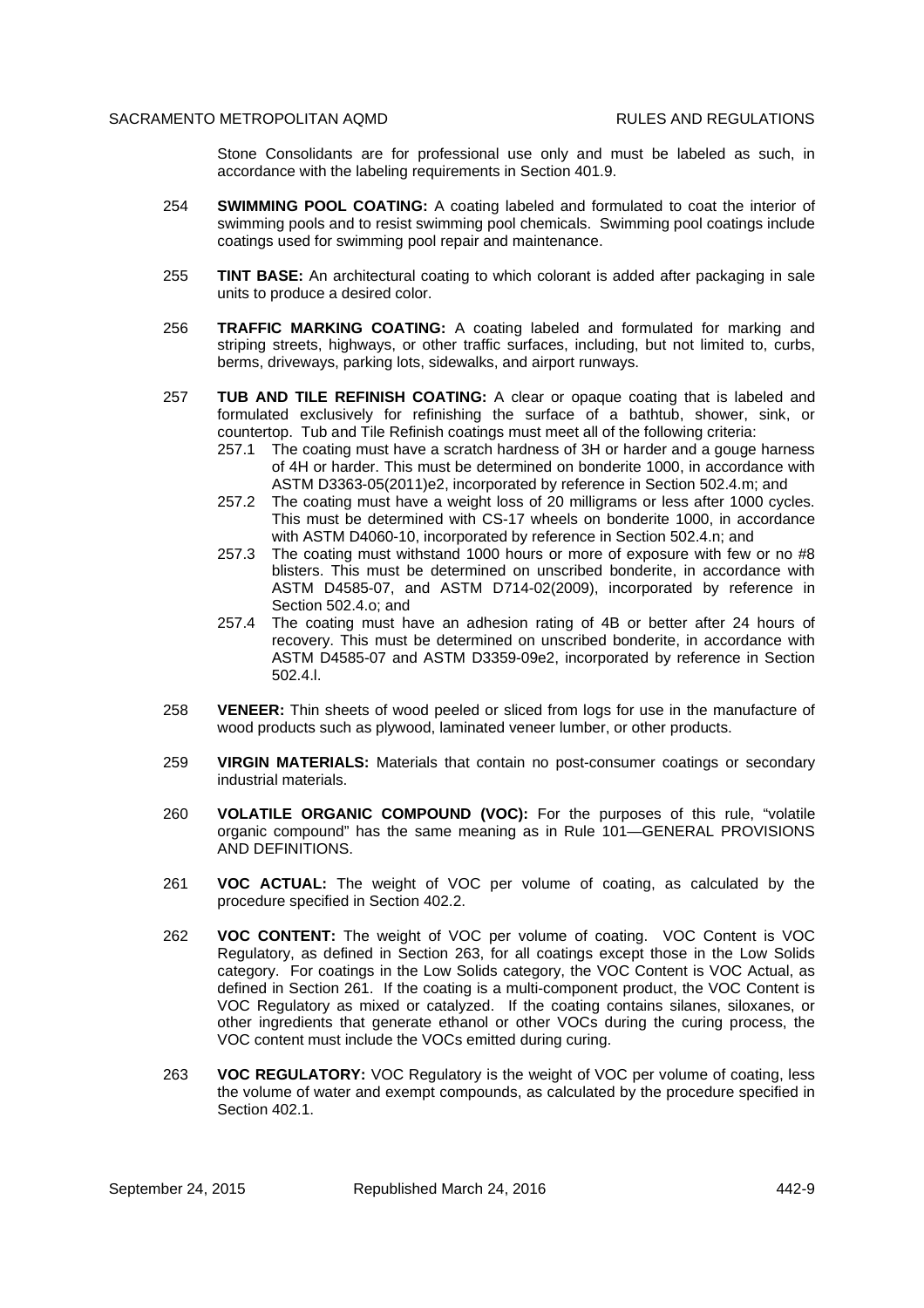- 264 **WATERPROOFING MEMBRANE:** A clear or opaque coating that is labeled and formulated for application to concrete and masonry surfaces to provide a seamless waterproofing membrane that prevents any penetration of liquid water into the substrate. Waterproofing Membranes are intended for the following waterproofing applications: below-grade surfaces, between concrete slabs, inside tunnels, inside concrete planters, and under flooring materials. Waterproofing Membranes must meet the following criteria:
	- 264.1 The coating must be applied in a single coat of at least 25 mils (at least 0.025 inch) dry film thickness; and
	- 264.2 The coating must meet or exceed the requirements contained in ASTM C836/C836M-12, incorporated by reference in Section 502.4.p.

The Waterproofing Membrane category does not include topcoats that are included in the Concrete/Masonry Sealer category (e.g., parking deck topcoats, pedestrian deck topcoats, etc.).

265 **WOOD COATINGS:** Coatings labeled and formulated for application to wood substrates only. The Wood Coatings category includes the following clear and semitransparent coatings: lacquers; varnishes; sanding sealers; penetrating oils; clear stains; wood conditioners used as undercoats; and wood sealers used as topcoats. The Wood Coatings category also includes the following opaque wood coatings: opaque lacquers; opaque sanding sealers; and opaque lacquer undercoaters. The Wood Coatings category does not include the following: clear sealers that are labeled and formulated for use on concrete/masonry surfaces; or coatings intended for substrates other than wood.

Wood Coatings must be labeled "For Wood Substrates Only", in accordance with Section 401.10.

- 266 **WOOD PRESERVATIVE:** A coating labeled and formulated to protect exposed wood from decay or insect attack, that is registered with both the U.S. Environmental Protection Agency under the Federal Insecticide, Fungicide, and Rodenticide Act (7 United States Code (U.S.C.) Section 136, *et seq.*) and with the California Department of Pesticide Regulation.
- 267 **WOOD SUBSTRATE:** A substrate made of wood, particleboard, plywood, medium density fiberboard, rattan, wicker, bamboo, or composite products with exposed wood grain. Wood Products do not include items comprised of simulated wood.
- 268 **ZINC-RICH PRIMER:** A coating that meets all of the following specifications:
	- 268.1 The coating contains at least 65 percent metallic zinc powder or zinc dust by weight of total solids; and
	- 268.2 The coating is formulated for application to metal substrates to provide a firm bond between the substrate and subsequent applications of coatings; and
	- 268.3 The coating is intended for professional use only and is labeled as such, in accordance with the labeling requirements in Section 401.11.

### **300 STANDARDS**

- 301 **VOC CONTENT LIMITS:** Except as provided in Sections 302 and 303, no person shall:
	- 301.1 Manufacture, blend, or repackage for sale within the District; or
	- 301.2 Supply, sell, or offer for sale within the District; or
	- 301.3 Solicit for application or apply within the District, any architectural coating with a VOC content in excess of the corresponding limit specified in Table 1. Limits are expressed as VOC Regulatory, thinned to the manufacturer's maximum recommendation, excluding any colorant added to tint bases.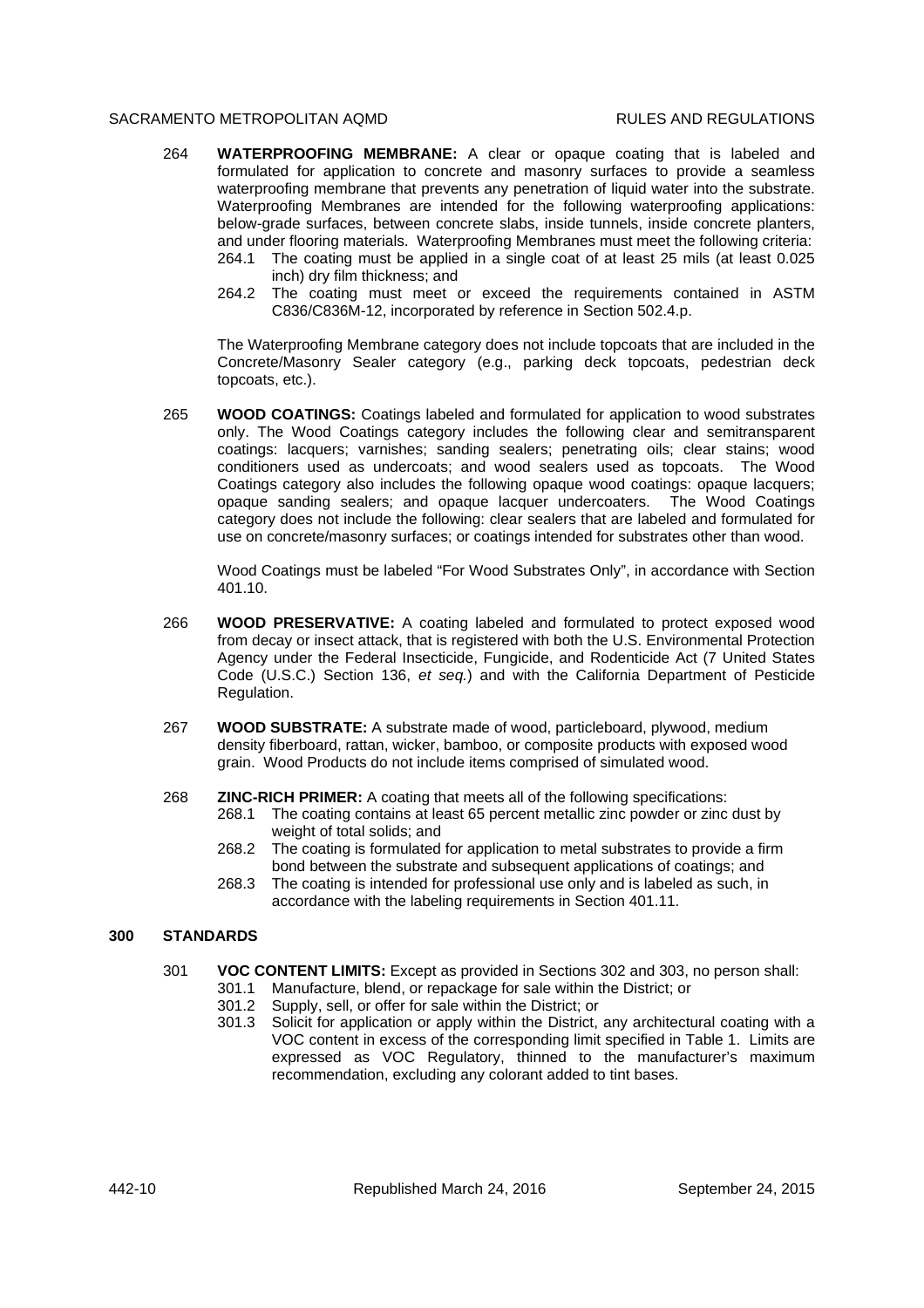| Table 1                                     |                                      |  |  |
|---------------------------------------------|--------------------------------------|--|--|
|                                             | VOC Content Limit <sup>1</sup> , g/L |  |  |
| <b>Coating Category</b>                     |                                      |  |  |
| <b>Flat Coatings</b>                        | 50                                   |  |  |
| <b>Nonflat Coatings</b>                     | 100                                  |  |  |
| Nonflat - High Gloss Coatings               | 150                                  |  |  |
| <b>Specialty Coatings:</b>                  |                                      |  |  |
| <b>Aluminum Roof Coatings</b>               | 400                                  |  |  |
| <b>Basement Specialty Coatings</b>          | 400                                  |  |  |
| <b>Bituminous Roof Coatings</b>             | 50                                   |  |  |
| <b>Bituminous Roof Primers</b>              | 350                                  |  |  |
| <b>Bond Breakers</b>                        | 350                                  |  |  |
| <b>Concrete Curing Compounds</b>            | 350                                  |  |  |
| Concrete/Masonry Sealers                    | 100                                  |  |  |
| <b>Driveway Sealers</b>                     | 50                                   |  |  |
| Dry Fog Coatings                            | 150                                  |  |  |
| <b>Faux Finishing Coatings</b>              | 350                                  |  |  |
| <b>Fire Resistive Coatings</b>              | 350                                  |  |  |
| <b>Floor Coatings</b>                       | 100                                  |  |  |
| Form-Release Compounds                      | 250                                  |  |  |
| <b>Graphic Arts Coatings (Sign Paints)</b>  | 500                                  |  |  |
| <b>High Temperature Coatings</b>            | 420                                  |  |  |
| <b>Industrial Maintenance Coatings</b>      | 250                                  |  |  |
| Low Solids Coatings <sup>1</sup>            | 120                                  |  |  |
| <b>Magnesite Cement Coatings</b>            | 450                                  |  |  |
| <b>Mastic Texture Coatings</b>              | 100                                  |  |  |
| <b>Metallic Pigmented Coatings</b>          | 500                                  |  |  |
| <b>Multi-Color Coatings</b>                 | 250                                  |  |  |
| <b>Pre-Treatment Wash Primers</b>           | 420                                  |  |  |
| Primers, Sealers, and Undercoaters          | 100                                  |  |  |
| <b>Reactive Penetrating Sealers</b>         | 350                                  |  |  |
| <b>Recycled Coatings</b>                    | 250                                  |  |  |
| Roof Coatings                               | 50                                   |  |  |
| <b>Rust Preventative Coatings</b>           | 250                                  |  |  |
| Shellacs:                                   |                                      |  |  |
| Clear                                       | 730                                  |  |  |
| Opaque                                      | 550                                  |  |  |
| Specialty Primers, Sealers and Undercoaters | 100                                  |  |  |
| <b>Stains</b>                               | 250                                  |  |  |
| <b>Stone Consolidants</b>                   | 450                                  |  |  |
| <b>Swimming Pool Coatings</b>               | 340                                  |  |  |
| <b>Traffic Marking Coatings</b>             | 100                                  |  |  |
| Tub and Tile Refinish Coatings              | 420                                  |  |  |
| <b>Waterproofing Membranes</b>              | 250                                  |  |  |
| <b>Wood Coatings</b>                        | 275                                  |  |  |
| <b>Wood Preservatives</b>                   | 350                                  |  |  |
| <b>Zinc-Rich Primers</b>                    | 340                                  |  |  |

<sup>1</sup> Limits are expressed as VOC Regulatory, except for Low Solids Coatings. Limits for Low  $\vert$ Solids Coatings are expressed as VOC Actual.

302 **MOST RESTRICTIVE VOC LIMITS:** If a coating meets the definition in Section 200 for one or more specialty coating categories that are listed in Table 1, then that coating is not required to meet the VOC limits for Flat, Nonflat, or Nonflat-High Gloss coatings, but is required to meet the VOC limit for the applicable specialty coating listed in Table 1.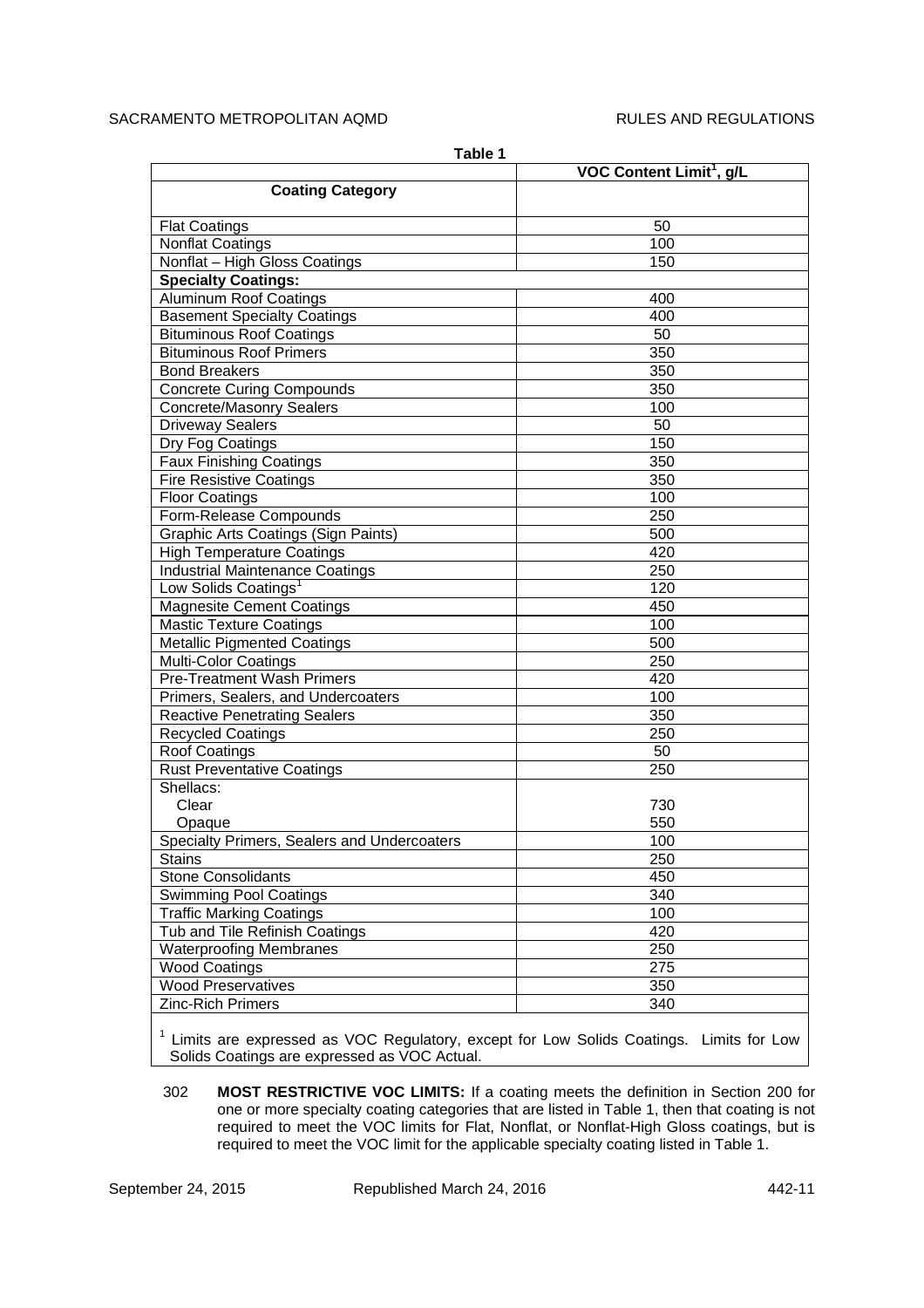With the exception of the specialty coating categories specified in Sections 302.1 through 302.12, if a coating is recommended for use in more than one of the specialty coating categories listed in Table 1, the most restrictive (or lowest) VOC content limit shall apply. This requirement applies to: usage recommendations that appear anywhere on the coating container, anywhere on any label or sticker affixed to the container, or in any sales, advertising, or technical literature supplied by a manufacturer or anyone acting on their behalf.

- 302.1 Metallic pigmented coatings.
- 302.2 Shellacs.
- 302.3 Pretreatment wash primers.
- 302.4 Industrial maintenance coatings.
- 302.5 Low-solids coatings.
- 302.6 Wood preservatives.
- 302.7 High temperature coatings.
- 302.8 Bituminous roof primers.
- 302.9 Specialty primers, sealers, and undercoaters.
- 302.10 Aluminum roof coatings.
- 302.11 Zinc-rich Primers.
- 302.12 Wood coatings.
- 303 **SELL-THROUGH OF COATINGS:** A coating manufactured prior to March 24, 2016 may be sold, supplied, or offered for sale until March 24, 2019, provided the coating complies with the version of RULE 442 – ARCHITECTURAL COATINGS, effective January 1, 2004 (incorporated by reference). This version of the rule is posted on the District's web site, www.airquality.org. In addition, such a coating may be applied at any time, both before and after March 24, 2016.This Section 303 does not apply to any coating supplied in a container that does not display the date or date-code required by Section 401.1.
- 304 **PAINTING PRACTICES:** All architectural coating containers used to apply the contents therein to a surface directly from the container by pouring, siphoning, brushing, rolling, padding, ragging or other means, shall be closed when not in use. These architectural coating containers include, but are not limited to, drums, buckets, cans, pails, trays or other application containers. Containers of any VOC-containing materials used for thinning and cleanup shall also be closed when not in use.
- 305 **THINNING:** No person who applies or solicits the application of any architectural coating shall apply a coating that is thinned to exceed the applicable VOC limit specified in Table 1 in Section 301.
- 306 **COATINGS NOT LISTED IN SECTION 301:** For any coating that does not meet any of the definitions for the specialty coatings categories listed in Table 1 in Section 301, the VOC content limit shall be determined by classifying the coating as a Flat, Nonflat, or Nonflat - High Gloss coating, based on its gloss, as defined in Sections 225, 240 and 241 and the corresponding Flat, Nonflat, or Nonflat – High Gloss Coating VOC limit in Table 1 shall apply.

### **400 ADMINISTRATIVE REQUIREMENTS**

- 401 **CONTAINER LABELING REQUIREMENTS:** Each manufacturer of any architectural coating subject to this rule shall display the information listed in Sections 401.1 through 401.11 on the coating container (or label) in which the coating is sold or distributed.
	- 401.1 **DATE CODE:** The date the coating was manufactured, or a date code representing the date, shall be indicated on the label, lid, or bottom of the container. If the manufacturer uses a date code for any coating, the manufacturer shall file an explanation of each code with the Executive Officer of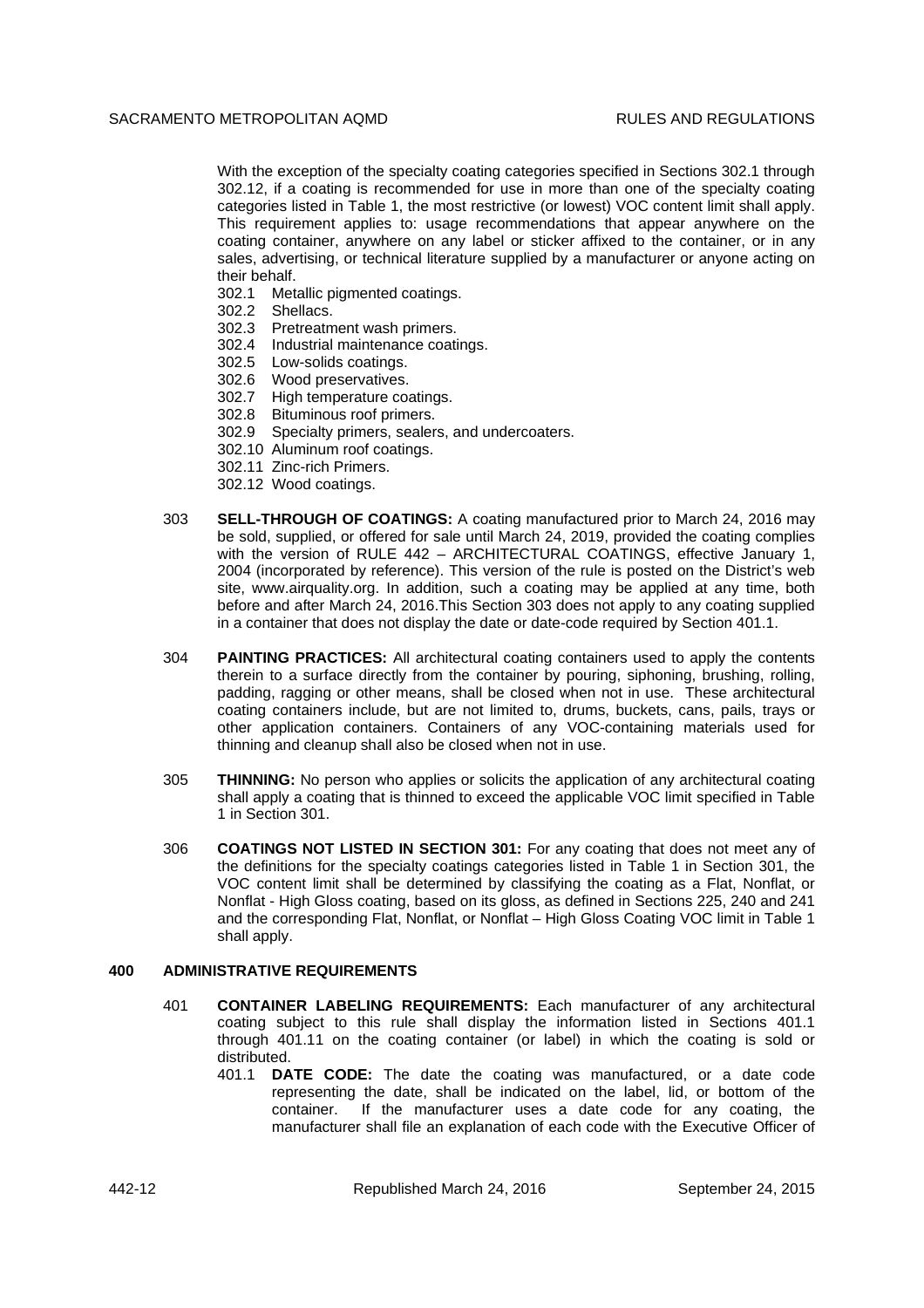the California Air Resources Board, and such explanation shall be made available to the Air Pollution Control Officer immediately upon request.

- 401.2 **THINNING RECOMMENDATIONS:** A statement of the manufacturer's recommendation regarding thinning of the coating shall be indicated on the label or lid of the container. This requirement does not apply to the thinning of architectural coatings with water. If thinning of the coating prior to use is not necessary, the recommendation must specify that the coating is to be applied without thinning.
- 401.3 **VOC CONTENT:** Each container of any coating subject to this rule shall display one of the following values in grams of VOC per liter of coating:
	- a. Maximum VOC Content as determined from all potential product formulations; or
	- b. VOC Content as determined from actual formulation data; or
	- c. VOC Content as determined using the test methods in Section 502.1.
		- VOC Content, as defined in Section 262, shall be determined as specified in Section 402.

If the manufacturer does not recommend thinning, the container must display the VOC Content, as supplied. If the manufacturer recommends thinning, the container must display the VOC Content, including the maximum amount of thinning solvent recommended by the manufacturer.

If the coating is a multi-component product, the container must display the VOC Content as mixed or catalyzed. If the coating contains silanes, siloxanes, or other ingredients that generate ethanol or other VOCs during the curing process, the VOC Content must include the VOCs emitted during curing.

- 401.4 **INDUSTRIAL MAINTENANCE COATINGS:** In addition to the information specified in Sections 401.1, 401.2 and 401.3, each manufacturer of any industrial maintenance coating subject to this rule shall display on the label or lid of the container in which the coating is sold or distributed one or more of the descriptions listed in Sections 401.4.a through 401.4.c.
	- a. "For industrial use only."
	- b. "For professional use only."
	- c. "Not for residential use" or "Not intended for residential use."
- 401.5 **RUST PREVENTATIVE COATINGS:** The labels of all rust preventative coatings shall prominently display the statement "For Metal Substrates Only."
- 401.6 **NON-FLAT HIGH GLOSS COATINGS:** The labels of all non-flat high gloss coatings shall prominently display the words "High Gloss."
- 401.7 **FAUX FINISHING COATINGS:** The labels of all clear topcoat Faux Finishing coatings shall prominently display the statement "This product can only be sold and used as part of a Faux Finishing coating system."
- 401.8 **REACTIVE PENETRATING SEALERS:** The labels of all Reactive Penetrating Sealers shall prominently display the statement "Reactive Penetrating Sealer."
- 401.9 **STONE CONSOLIDANTS:** The labels of all Stone Consolidants shall prominently display the statement "Stone Consolidant – For Professional Use Only."
- 401.10 **WOOD COATINGS:** The labels of all Wood Coatings shall prominently display the statement "For Wood Substrates Only."
- 401.11 **ZINC RICH PRIMERS:** The labels of all Zinc Rich Primers shall prominently display one or more of the descriptions listed in Sections 401.11.a through 401.11.c.
	- a. "For industrial use only."
	- b. "For professional use only."
	- c. "Not for residential use" or "Not intended for residential use."
- 402 **CALCULATION OF VOC CONTENT:** For the purpose of determining compliance with the VOC content limits in Table 1 in Section 301, the VOC content of a coating shall be determined by using the procedures described in Sections 402.1 or 402.2, as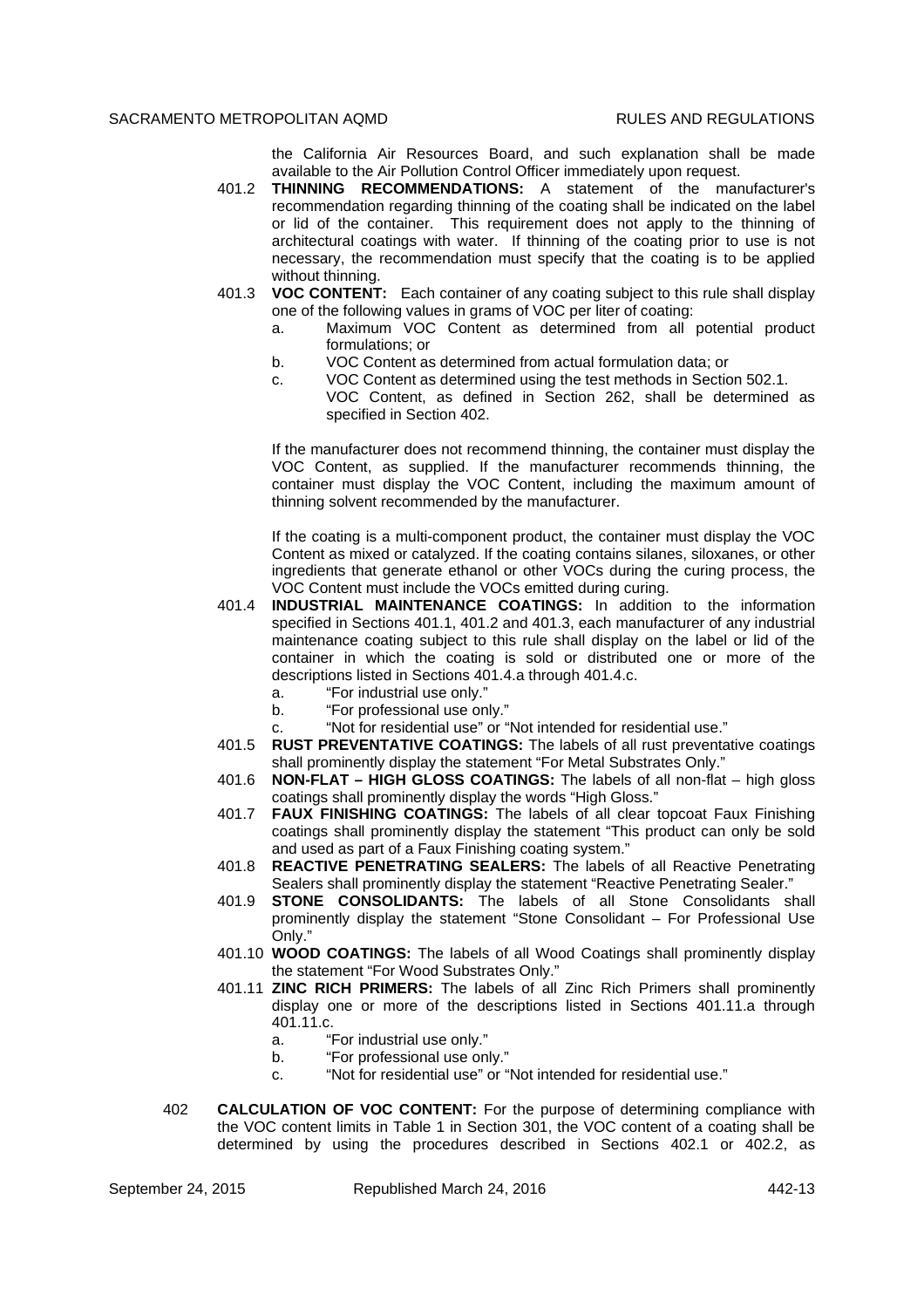appropriate. The VOC content of a tint base shall be determined without colorant that is added after the tint base is manufactured. If the manufacturer does not recommend thinning, the VOC Content must be calculated for the product as supplied. If the manufacturer recommends thinning, the VOC Content must be calculated including the maximum amount of thinning solvent recommended by the manufacturer. If the coating is a multi-component product, the VOC Content must be calculated as mixed or catalyzed. If the coating contains silanes, siloxanes, or other ingredients that generate ethanol or other VOCs during the curing process, the VOC Content must include the VOCs emitted during curing.

402.1 VOC Regulatory: VOC Regulatory, as defined in Section 263, shall be determined using the following equation:

VOC Regularory = 
$$
(W_s - W_w - W_{ec}) / (V_m - V_w - V_{ec})
$$

| Where:                     | <b>VOC Regulatory</b><br>grams of VOC            |  |
|----------------------------|--------------------------------------------------|--|
|                            | per liter of coating, excluding water and exempt |  |
|                            | compounds, (also known as "Coating VOC")         |  |
| W,                         | weight of all volatiles, in grams                |  |
| Ww                         | weight of water, in grams                        |  |
| $\mathsf{W}_{\mathsf{ec}}$ | weight of exempt compounds, in                   |  |
|                            | grams                                            |  |
| $\mathsf{V}_{\mathsf{m}}$  | volume of coating, in liters                     |  |
| $\mathsf{V}_{\mathsf{w}}$  | volume of water, in liters                       |  |
| $\mathsf{V}_{\mathsf{ec}}$ | volume of exempt compounds,                      |  |
|                            | in liters                                        |  |

402.2 VOC Actual: VOC Actual, as defined in Section 261, shall be determined using the following equation:

VOC Actual =  $(W_s - W_w - W_{ec}) / (V_m)$ 

| Where:                    | $VOC$ Actual $=$<br>grams of VOC per liter |
|---------------------------|--------------------------------------------|
|                           | of coating, (also known as "Material VOC") |
| W.                        | weight of all volatiles, in grams          |
| $W_w$                     | weight of water, in grams                  |
| $W_{\text{ec}}$           | weight of exempt compounds, in grams       |
| $\mathsf{V}_{\mathsf{m}}$ | volume of coating, in liters               |
|                           |                                            |

## **500 MONITORING AND RECORDS**

### 501 **REPORTING REQUIREMENTS:**

- 501.1 **ARB REQUEST OF SALES DATA:** A responsible official from each manufacturer shall upon request of the Executive Officer of the ARB, or his or her delegate, provide data concerning the distribution and sales of architectural coatings. The responsible official shall within 180 days provide information including, but not limited to:
	- a. the name and mailing address of the manufacturer;
	- b. the name, address and telephone number of a contact person;
	- c. the name of the coating product as it appears on the label and the applicable coating category;
	- d. whether the product is marketed for interior or exterior use or both;
	- e. the number of gallons sold in California in containers greater than one liter (1.057 quart) and equal to or less than one liter (1.057 quart);
	- f. the VOC Actual content and VOC Regulatory content in grams per liter. If thinning is recommended, list the VOC Actual content and VOC Regulatory content after maximum recommended thinning. If containers less than one liter have a different VOC content than containers greater than one liter, list separately. If the coating is a multi-component product, provide the VOC content as mixed or catalyzed;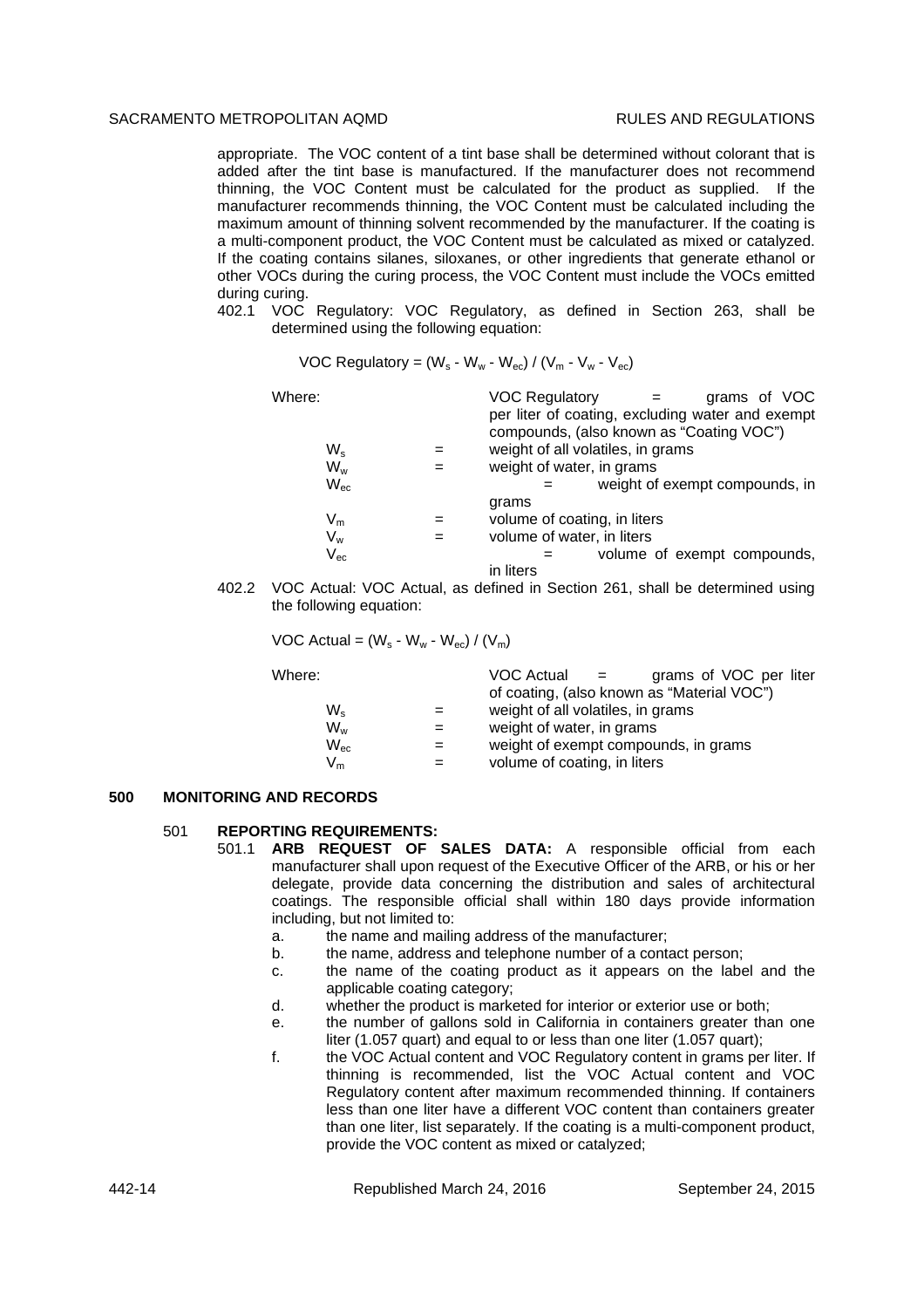- g. the names and CAS numbers of the VOC constituents in the product;
- h. the names and CAS numbers of any compound in the product specifically exempted from the VOC definition, as referenced in Section 217;
- i. whether the product is marketed as solvent-borne, waterborne, or 100% solids;
- j. description of resin or binder in the product;
- k. whether the coating is single-component or multi-component product;
- l. the density of the product in pounds per gallon;
- m. the percent by weight of: solids, all volatile materials, water, and any compounds in the product specifically exempted from the VOC definition, as referenced in Section 217;
- n. the percent by volume of: solids, water, and any compounds in the product specifically exempted from the VOC definition, as referenced in Section 217.
- 501.2 All sales data listed under Section 501.1 shall be maintained by the responsible official for a minimum of three years. Sales data submitted by the responsible official to the Executive Officer of the ARB may be claimed as confidential, and such information shall be handled in accordance with the procedures specified in Title 17, California Code of Regulations Sections 91000-91022.
- 501.3 **DISTRICT INFORMATION REQUEST:** Section 501.1 does not limit the Air Pollution Control Officer's authority to request any manufacturer, supplier, wholesaler, or distributor to provide information pursuant to California Health and Safety Code Sections 40701(g) and 42303.2.

## 502 **TESTING PROCEDURES:**

- 502.1 **VOC CONTENT:** To determine the physical properties of a coating in order to perform the calculation in Section 402, the reference method for VOC content is U.S. Environmental Protection Agency Method 24, incorporated by reference in Section 502.4.h, except as provided in Sections 502.2 and 502.3. An alternative method to determine the VOC content of coatings is South Coast Air Quality Management District Method 304-91 (Revised 1996), incorporated by reference in Section 502.4.i. The exempt compounds content shall be determined by South Coast Air Quality Management District Method 303-91 (Revised 1993), BAAQMD Method 43 (Revised 1996), or BAAQMD Method 41 (Revised 1995), as applicable, incorporated by reference in Sections 502.4.g, 502.4.e, and 502.4.f, respectively. To determine the VOC content of a coating, the manufacturer may use U.S. Environmental Protection Agency Method 24, or an alternative method as provided in Section 502.2, formulation data, or any other reasonable means for predicting that the coating has been formulated as intended (e.g. quality assurance checks, recordkeeping). However, if there are any inconsistencies between the results of a Method 24 test and any other means for determining VOC content, the Method 24 test results will govern, except when an alternative method is approved as specified in Section 502.2. The District Air Pollution Control Officer may require the manufacturer to conduct a Method 24 analysis.
- 502.2 **ALTERNATIVE TEST METHODS:** Other test methods demonstrated to provide results that are acceptable for purposes of determining compliance with Section 502.1, after review and approved in writing by the staffs of the District, the California Air Resources Board, and the U.S. Environmental Protection Agency, may also be used.
- 502.3 **METHACRYLATE TRAFFIC MARKING COATINGS:** Analysis of methacrylate multicomponent coatings used as traffic marking coatings shall be conducted according to a modification of U.S. Environmental Protection Agency Method 24 (40 CFR 59, subpart D, Appendix A), incorporated by reference in Section 502.4.m. This method has not been approved for methacrylate multicomponent coatings used for purposes other than as traffic marking coatings or for other classes of multicomponent coatings.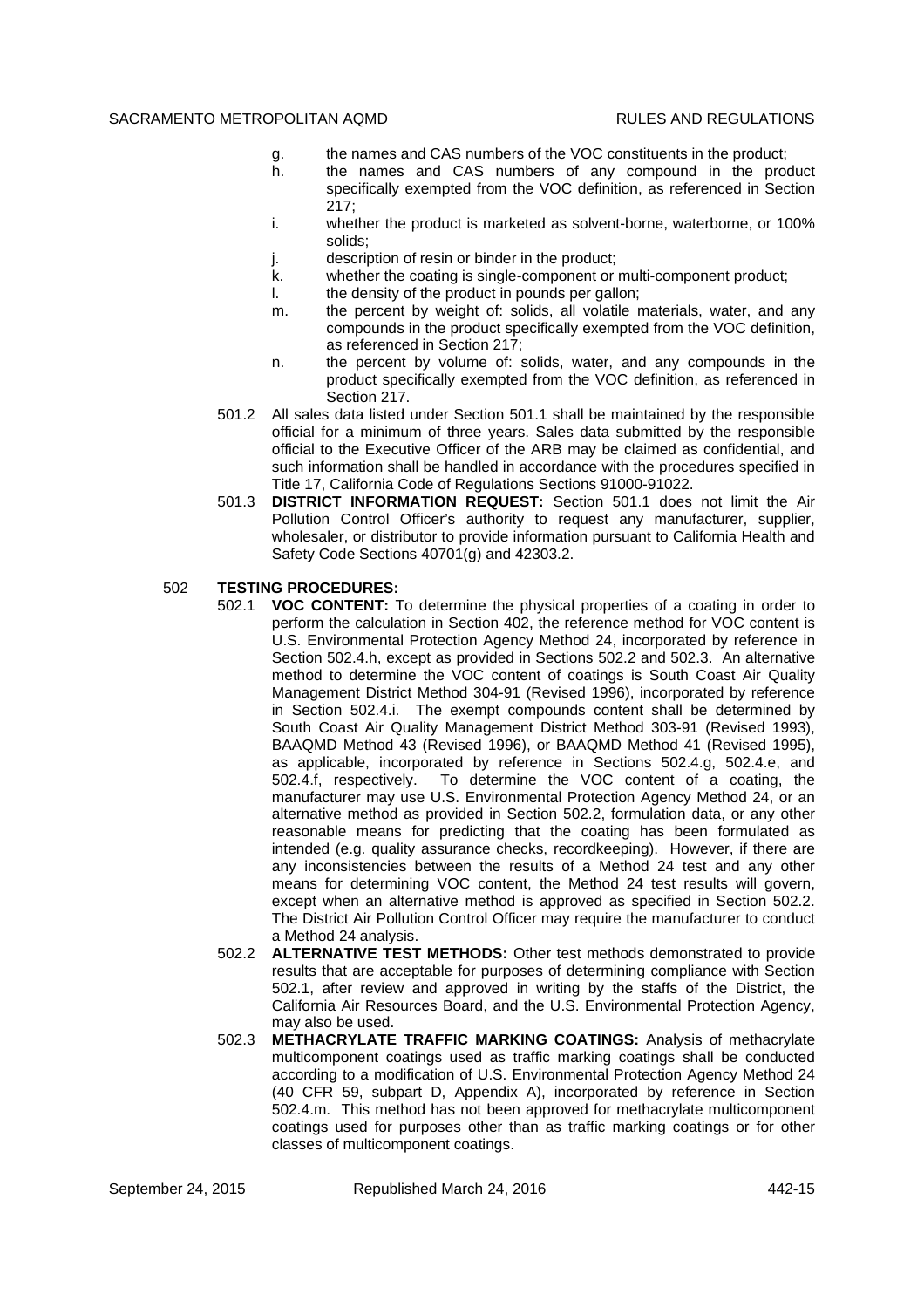- 502.4 **TEST METHODS:** The following test methods are incorporated by reference herein, and shall be used to test coatings subject to provisions of this rule:
	- a. **Fire Resistance Rating:** The fire resistance rating of a fire-resistive coating shall be determined by ASTM E119-12a, "Standard Test Methods for Fire Tests of Building Construction Materials" (July 2012), (see Section 219, Fire-Resistive Coating).
	- b. **Gloss Determination:** The gloss of a coating shall be determined by ASTM D 523-08, "Standard Test Method for Specular Gloss" (June 2008), (see Sections 220, 233, and 234, Flat Coating, Nonflat Coating, and Nonflat-High Gloss Coating).
	- c. **Metal Content of Coatings:** The metallic content of a coating shall be determined by South Coast Air Quality Management District Method 318- 95, "Determination of Weight Percent Elemental Metal in Coatings by X-Ray Diffraction," South Coast Air Quality Management District "Laboratory Methods of Analysis for Enforcement Samples," (see Sections 203, 218, and 231, Aluminum Roof, Faux Finishing, and Metallic Pigmented Coatings).
	- d. **Acid Content of Coatings:** The acid content of a coating shall be determined by ASTM D1613-06(2012), "Standard Test Method for Acidity in Volatile Solvents and Chemical Intermediates Used in Paint, Varnish, Lacquer, and Related Products" (June 2012), (see Section 239, Pre-Treatment Wash Primer).
	- e. **Exempt Compounds Siloxanes:** Exempt compounds that are cyclic, branched, or linear completely methylated siloxanes, shall be analyzed as exempt compounds for compliance with Section 502 by Bay Area Air Quality Management District Method 43, "Determination of Volatile Methylsiloxanes in Solvent-Based Coatings, Inks, and Related Materials," Bay Area Air Quality Management District Manual of Procedures, Volume III, adopted 11/6/96, (see Section 260, Volatile Organic Compounds and Section 502.1).
	- f. **Exempt Compounds Parachlorobenzotrifluoride (PCBTF):** The exempt compound parachlorobenzotrifluoride, shall be analyzed as an exempt compound for compliance with Section 502 by Bay Area Air Quality Management District Method 41, "Determination of Volatile Organic Compounds in Solvent-Based Coatings and Related Materials Containing Parachlorobenzotrifluoride, Bay Area Air Quality Management District Manual of Procedures, Volume III, adopted 12/20/95, (see Section 260, Volatile Organic Compound and Section 502.1).
	- g. **Exempt Compounds:** The content of compounds exempt under U.S. Environmental Protection Agency Method 24 shall be analyzed by South Coast Air Quality Management District Method 303-91 (Revised 1993), "Determination of Exempt Compounds," South Coast Air Quality Management District "Laboratory Methods of Analysis for Enforcement Samples, (see Section 260, Volatile Organic Compound and Section 502.1.
	- h. **VOC Content of Coatings:** The VOC content of a coating shall be determined by U.S. Environmental Protection Agency Method 24 as it exists in appendix A of 40 Code of Federal Regulations (CFR) part 60, "Determination of Volatile Matter Content, Water Content, Density, Volume Solids, and Weight Solids of Surface Coatings," (see Section 502.1)
	- i. **Alternative VOC Content of Coatings:** The VOC content of coatings may be analyzed either by U.S. Environmental Protection Agency Method 24 or South Coast Air Quality Management District Method 304- 91 (Revised 1996), "Determination of Volatile Organic Compounds (VOC) in Various Materials," South Coast Air Quality Management